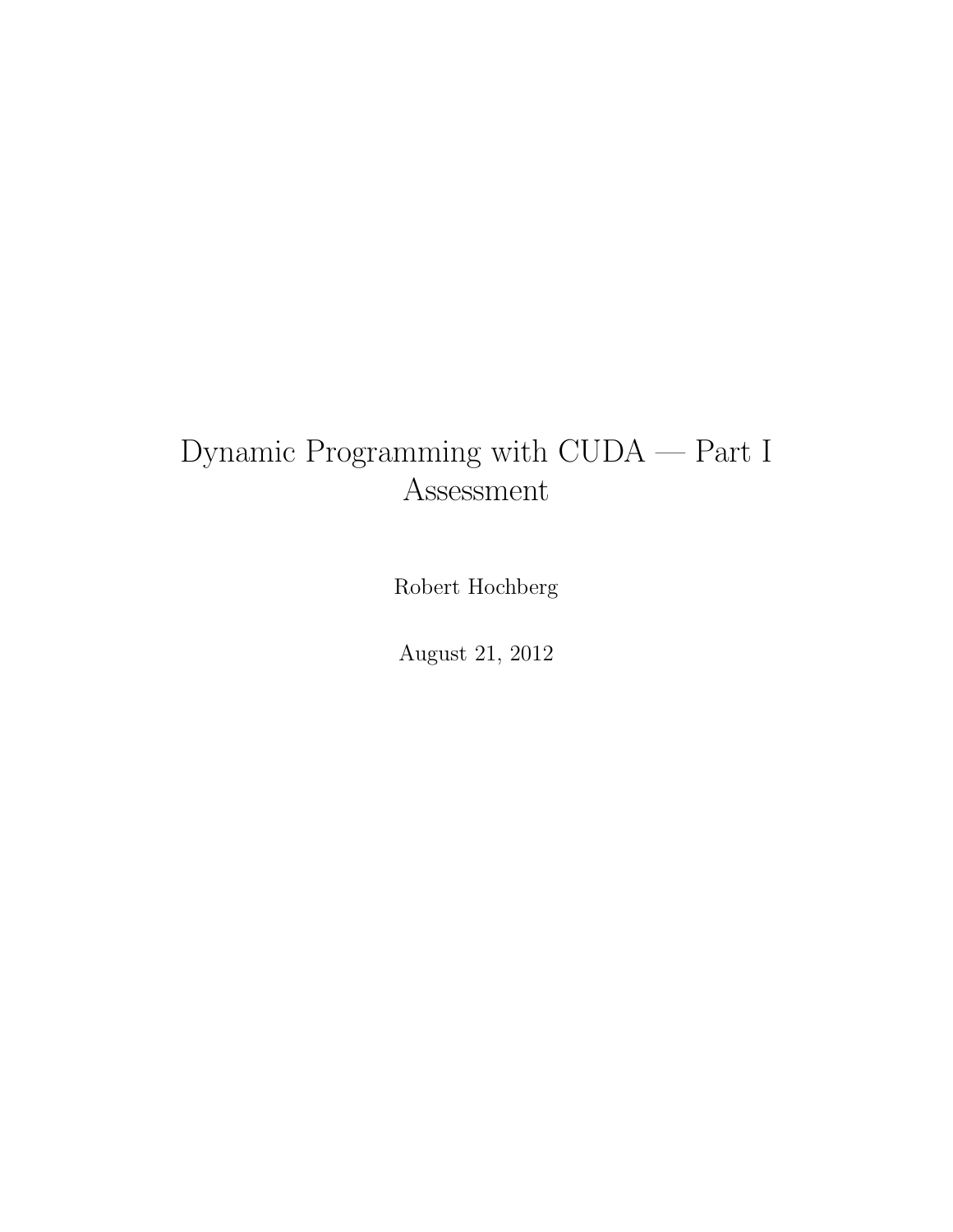## Assessment of Student Knowledge

- 1. Understanding of the Algorithm: A student who can answer the Theory, Speedup Considerations and The Actual Shortest Path questions below, has likely understood the Floyd-Warshall algorithm and the basics of parallel programming. No CUDA knowledge could be inferred, though.
- 2. Understanding of CUDA: Students who can compile and run the sample code, and answer the \_\_syncthreads() and Jumps in the Green Graph questions has likely understood the CUDA programming model, particularly the important notions of warps, blocks and the memory model. No working knowledge or programming skills could be inferred, though.
- 3. Comfort with the Environment: Students who can work through Is CUDA Worth the Trouble?, generating numerical comparison data and finding where the running times of the linear and parallel algorithms are about the same, demonstrate comfort with the compile/run process and generating test graphs.
- 4. CUDA Mastery: Students who can solve the cudaMallocPitch: and/or Columns Instead of Rows problems have likely gained enough skill to begin writing programs from scratch in the CUDA environment in a way that takes advantage of its capabilities.

## Solutions

1. Theory: The blocks of threads in the kernel are required to be independent. That is, the program must produce the correct result regardless of the order in which the blocks are scheduled. But consider the kth row and column of the matrix. Every entry  $(i, j)$  of the matrix is looking at entries  $(i, k)$  and  $(k, j)$ when doing its update. But these three entries may be in entirely different thread blocks, and so the order in which they are processed might make a difference in the final outcome. Show that it does not.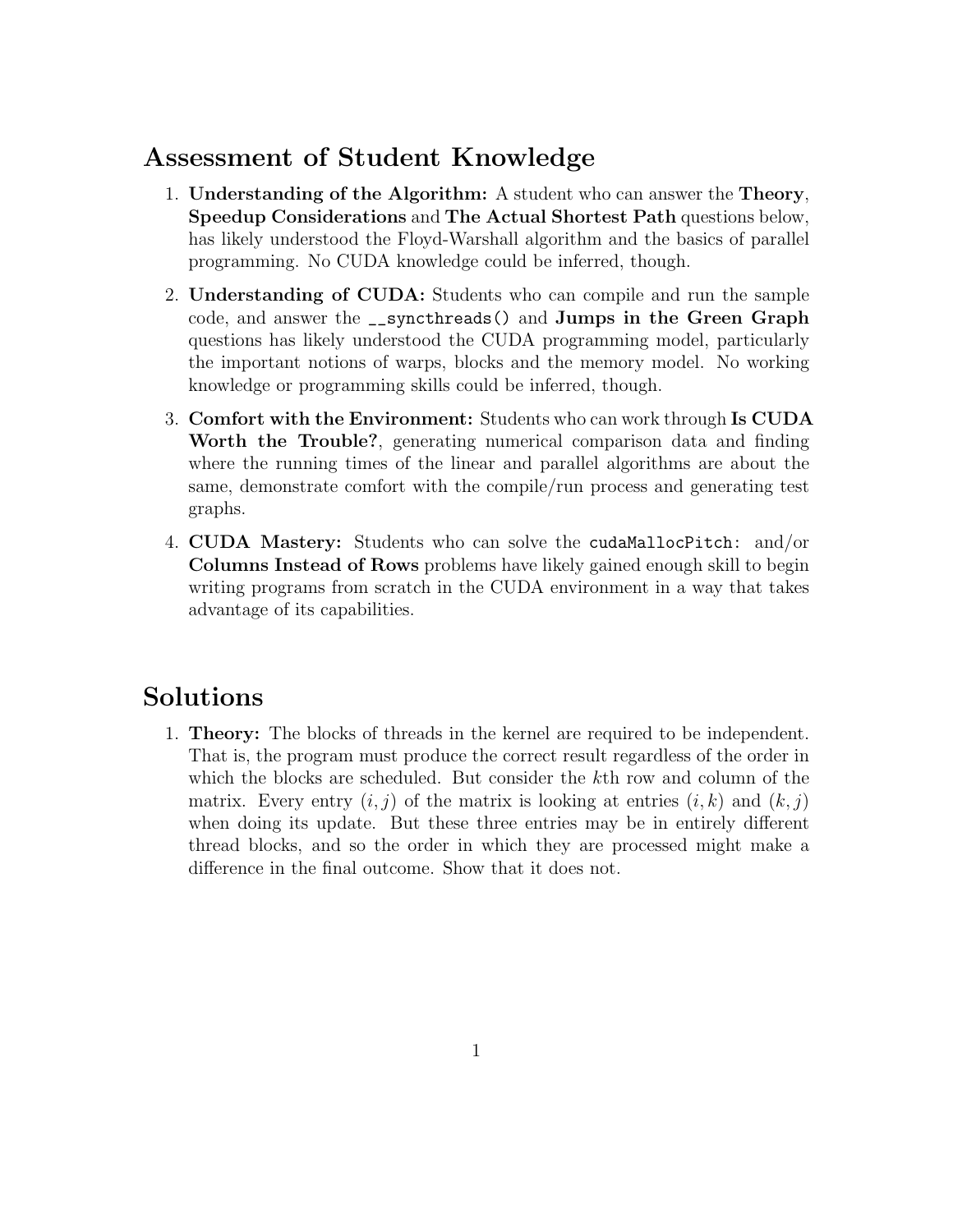Consider an entry  $(k, j)$  in the kth row of  $M_{k-1}$ . When its thread considers updating that entry for matrix  $M_k$  it checks the inequality  $d_{k-1}(k, j)$  <  $d_{k-1}(k, j) + d_{k-1}(j, k)$ , which of course will never be satisfied. Thus entries in the kth row will not change on the kth iteration of the algorithm, that is, when computing  $M_k$ . Same for the entries in the kth column. Thus whether these blocks are computed before or after any other blocks is irrelevant.

2. \_\_syncthreads(): The kernel function in fw.c contains a single \_\_syncthreads() call. Experiment to see whether this call is really necessary. Then explain how the wrong answer could be arrived at without this call.

Yes, disaster could result without this synchronization call. The shared variable trkc needs to be read before any thread is allowed to use it. Since only the first thread in the block reads this value from global memory, it is possible that threads from other warps may dash ahead while the first thread is still waiting for this value, and if they do, they will compute using the wrong value for trkc.

3. cudaMallocPitch: CUDA provides a more natural mechanism for allocating a two-dimensional array; the cudaMallocPitch command. (See Section 5.3.2.1.2 of the CUDA C Programming Guide.) Re-write the code using this method instead of making use of our ALIGNMENT and Na variables. See if there is any improvement in the running time.

Code for this is given in the files fwPitch.c, fwHelpersPitch.cpp and fwHelpersPitch.h. Use make -f Makefile-assess fwPitch to generate the executable fwPitch which can be used for testing.

4. Columns Instead of Rows: Re-write the code using blocks of threads that are columns instead of rows, and compare the running time with the current, row-based blocks.

Code for this is given in the files  $fwCols.c$  and  $fwHe1persCols.cpp$ , Use make -f Makefile-assess fwCols to generate the executable fwCols which can be used for testing.

5. Is CUDA Worth the Trouble? You can substitute the following lines of code for main() in fw.c,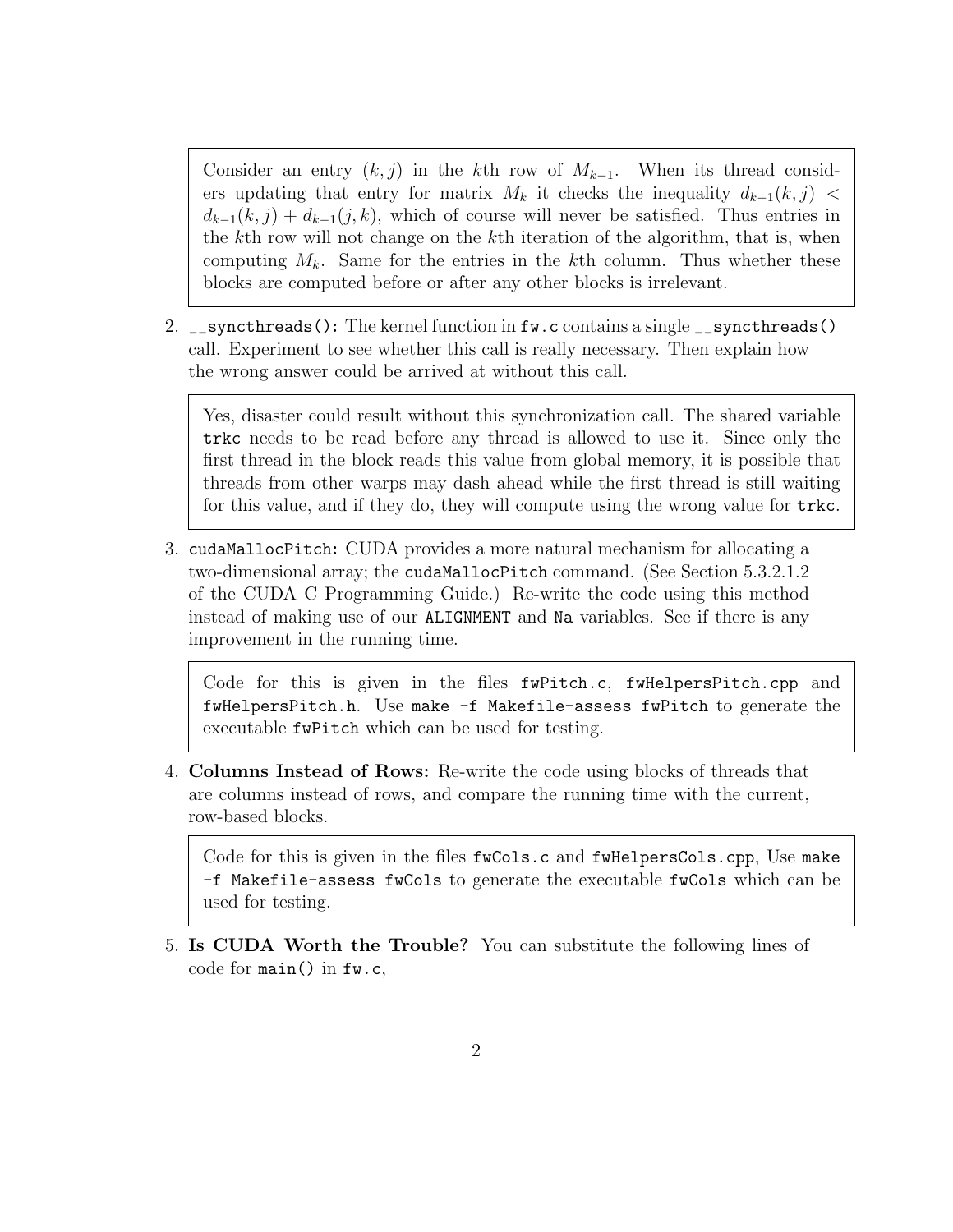```
int main(int argc, char* argv[]){
  int N = 0;
  int Na = 0;
  int* graph = readGraph(N, Na, argv[1]);printf("Read %s with %d vertices, Na = %d\n", argv[1], N, Na);
  printArray(N, graph);
  for(int k = 0; k < N; k++)
    for(int i = 0; i < N; i++)
      if(graph[i*N + k] != INT_MAX)for(int j = 0; j < N; j^{++})
          if(graph[k*N + j] != INT_MAX)if(graph[i*N + k] + graph[k*N + j] < graph[i*N + j])graph[i*N + j] = graph[i*N + k] + graph[k*N + j];printArray(N, graph);
}
```
and change the line in fwHelpers.cpp

 $Na = alignment * ((N + alignment-1)/alignment);$ 

to

 $Na = N;$ 

and have a single-processor, non-parallel version of the Floyd-Warshall algorithm. (This is the typical implementation.) Compare these running times against the CUDA-based solutions. At what point is it worth it to launch a CUDA kernel to do the work? Is it ever really worth it?

On my MacBook Pro (compute capability 1.2) the running times are about equal for graphs on 600 vertices. For smaller graphs, the non-parallel version runs quicker. Much quicker for very small graphs. But is it *ever* worth it? Yes. Even for a graph with only 1000 vertices, the running time is about 4 seconds for the non-parallel version, and about 2 seconds for the CUDA-enabled version. For 2000 vertices, those times are 36 seconds vs. 9 seconds. (Times are wall times, and include all memory transfers to and from the device.)

6. Speedup Considerations: Suppose that we have the very latest system with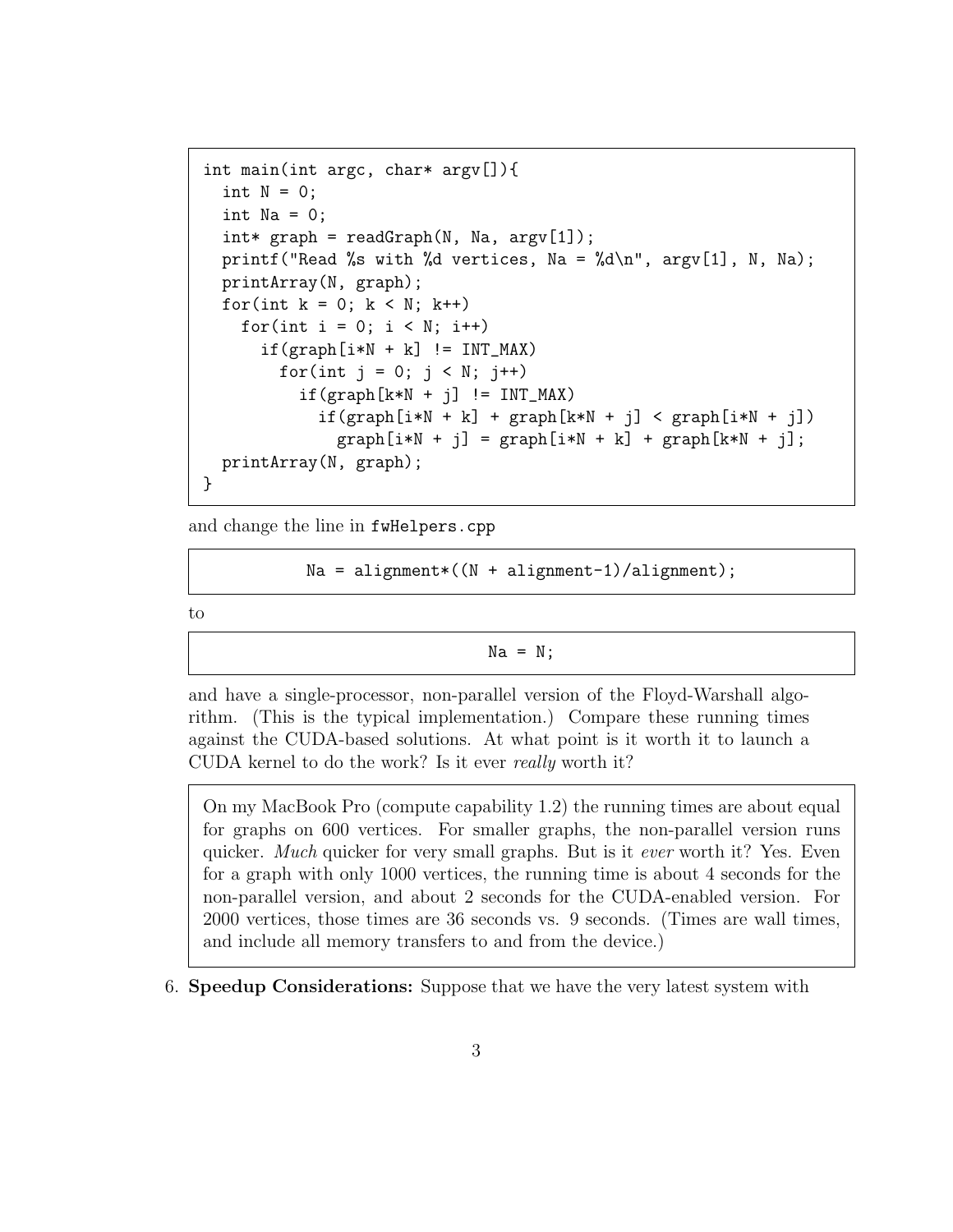K CUDA-enabled cards, each with M multi-processors, each of which has C cores. On this system we run the algorithm described in this module on graphs with n vertices. As n gets large, what function describes the growth of the running time  $T(n)$  for solving the problem on n vertices? For example, would you say it grows linearly  $(T(n) = O(n))$ ? quadratically  $(T(n) = O(n^2))$ ? exponentially  $(T(n) = O(2^n))$ ?

The algorithm we are using here is still the Floyd-Warshall algorithm, with its triply nested loops. It therefore has running time  $O(n^3)$ . All we are doing with CUDA is decreasing the constant in front of the  $n^3$  term. This is a fundamental fact about parallelizing algorithms: If you have a fixed-size computing device, then regardless of how well it computes in parallel, it can't decrease the running time for larger and larger problems by more than a constant factor. The good news is that that factor gets larger and larger every year as machines get better and better.

7. Jumps in the Green Graph: The green plot in the run-times Figure seems to take a leap upward with some regularity. Explain why this might be happening. (Another question might be to ask why we  $don't$  see this happen in the other four curves. I don't know the answer to that question.)

The jumps happen at the multiples of 256, which is the size of our thread blocks. When the matrix has width 1024, for example, we need four thread blocks to cover a row. When the width increases to 1025, we add a fifth thread block for each row. Thus the total number of thread blocks, which had been going up by 4 each time a new vertex was added, suddenly jumps by 1029. So even though most of the threads in the blocks overhanging the right edges of the matrix will exit immediately, they still have to be created and run, giving us these large jumps at the multiples of 256.

8. The Actual Shortest Path: The code currently produces a matrix whose  $(i, j)$ -entry is the length of the shortest path from vertex i to vertex j. Modify the code so that the program produces another matrix whose  $(i, j)$ -entry is the vertex you should step to from vertex  $i$  if you are traveling along a shortest path from vertex i to vertex j. For example, the  $(A,G)$ -entry in the graph of Figure 1.1 would be "C". Then show how to use this matrix to build the whole path from  $i$  to  $j$ .